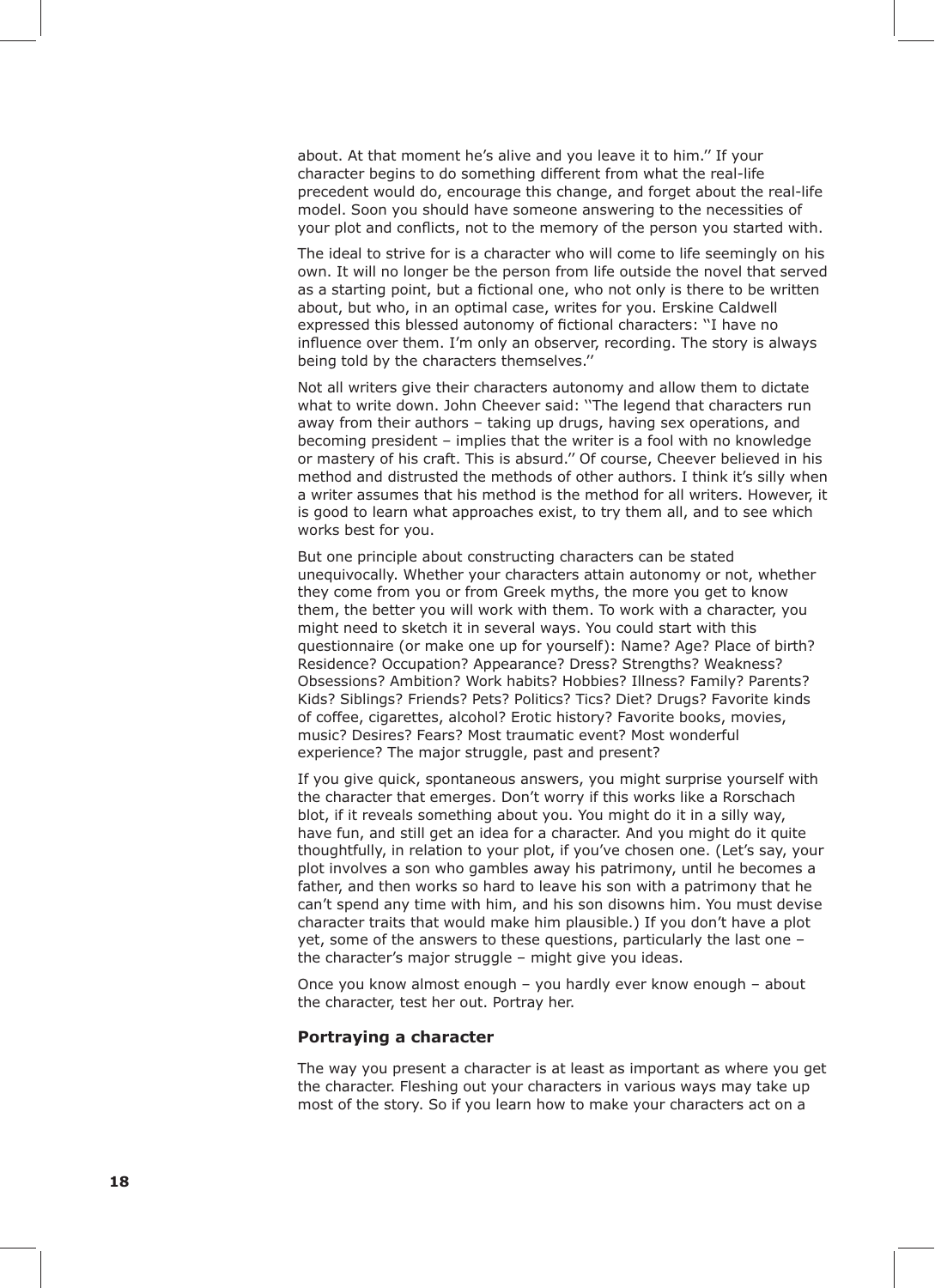stage, in your setting, you'll certainly be able to write stories. In this section you'll find a variety of ways to portray a character.

#### Summary

You can tell us outright what your fictional characters are like and what they do. If you answered the questionnaire at the end of the previous section, you have a rough character summary. Link the character traits that strike you as the most important ones, and you'll have a complete character summary. Here's a classic summary from Don Quixote by Miguel de Cervantes:

> This gentleman, in the times when he had nothing to do – as was the case for most of the year – gave himself up to the reading of books of knight errantry; which he loved and enjoyed so much that he almost entirely forgot his hunting, and even the care of his estate ...

He so buried himself in his books that the spent the nights reading from twilight till daybreak and the days from dawn till dark; and so from little sleep and much reading, his brain dried up and he lost his wits.

Cervantes goes on with the summary for several pages, but <sup>I</sup> think this excerpt gives you an idea of how summary works. We find out Don Quixote's work and leisure habits, hobbies and passions, and the consequences of pursuing these – his obsession with books results in his illness, madness.

The advantage of this method is its simplicity and readability: The writer quickly focuses on the main character's conflict and supplies the background we need to know. You clearly set up expectations for what follows if you use this method in or near the beginning of your story. Unless you botch the summary, your reader will easily understand <sup>w</sup>hat the main character traits and conflicts are about.

The disadvantage to this method is that you are bound to tell rather then show what your character is like – this method makes it hard to see and hear the character. While the summary goes on, no dramatic action, no dialogue, takes place. We are waiting. Still, the character summary is often worth risking; after you orient the reader clearly and quickly, you will not need to stall the dramatic action (in order to supply the background) once it begins to take place.

Here's another example of how summary works, from The Sun Also Rises by Ernest Hemingway. See how quickly we learn the character's main concerns:

Robert Cohn was once middleweight boxing champion of Princeton. Do not think that I am very much impressed by that as a boxing title, but it meant <sup>a</sup> lot to Cohn. He cared nothing for boxing, in fact he disliked it, but he learned it painfully and thoroughly to counteract the feeling of inferiority and shyness he had felt on being treated as <sup>a</sup> Jew at Princeton. There was a certain inner comfort in knowing he could knock down anybody who was snooty to khowing he could khock down anybody who was shooty to<br>him, although, being very shy and a thoroughly nice boy, he never fought except in the gym.

This is the opening of the novel. There's no scene for us to visualize, but we receive the basic outline of the character's psychology and motivation.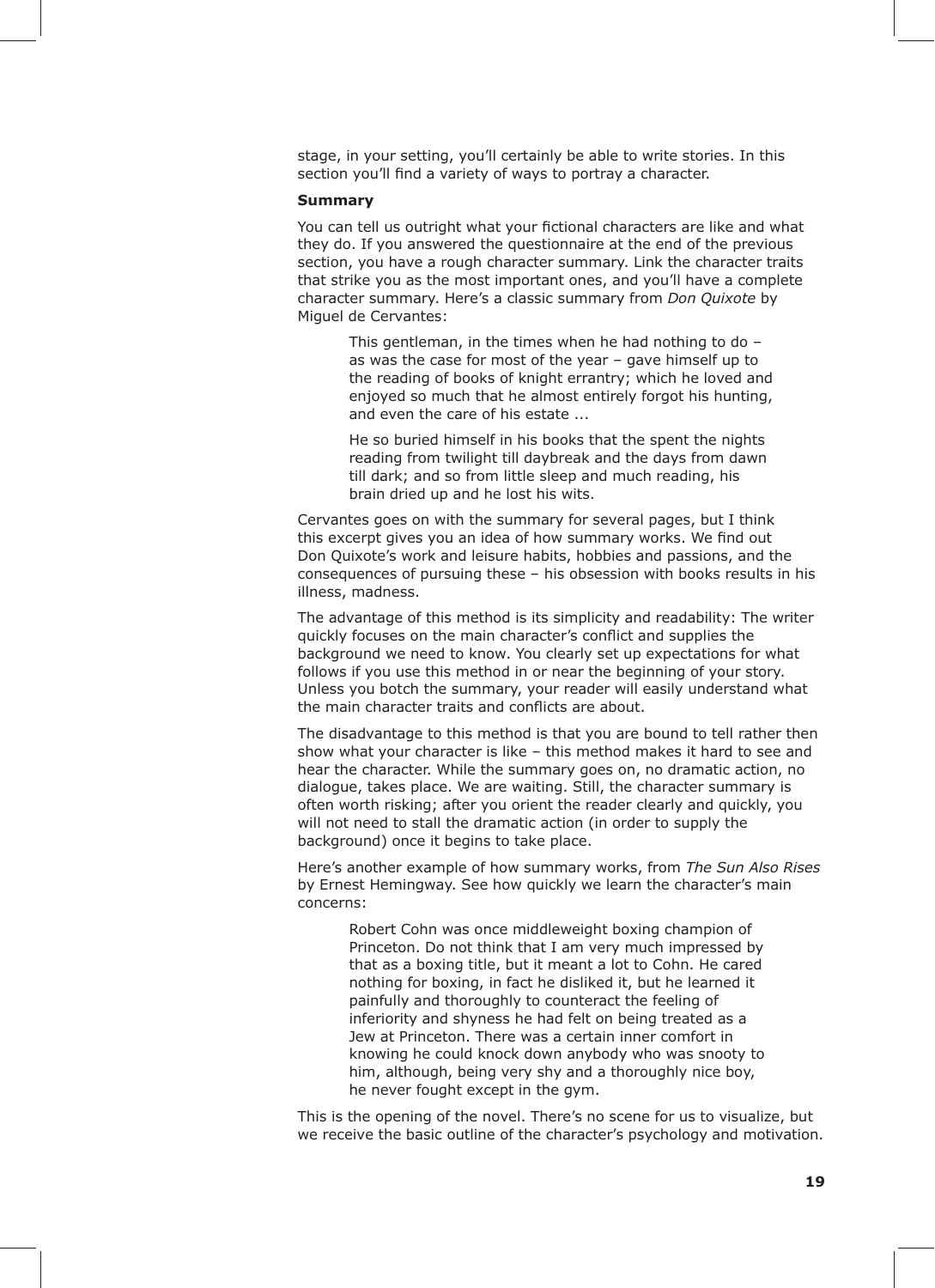Later, we'll hear the character speak, see him act, but for now, we have some guiding ideas about him (and the novel), which will help us understand what follows.

If this approach strikes you as too much ''telling,'' try to show all the information in a dramatic scene, and you'll realize that you'll need at least several pages to do it. Since the action Hemingway is concerned with is not in the past but in the dramatic present (which will follow), to go back into the past dramatically would dissipate the novel's focus. The summary gives us the relevant aspects of the past, so we can stick with the dramatic present. While it's not the most graceful method, it's certainly useful.

### Repeated action or habit

This is the most common notion of character – the expectation of how <sup>a</sup> person will behave in a given situation, based on the observation that she has behaved like that many times, that she has the habit. This may be an effective way of describing a person when you don't have the time to go into the scenes to show us how she behaves. Here's an example from ''Where Are You Going, Where Have You Been?'' by Joyce Carol Oates:

She was fifteen and she had <sup>a</sup> quick, nervous giggling habit of craning her neck to glance into mirrors or checking other people's faces to make sure her own was all right.

Now we know that in many situations the girl behaves this way. It would take an awful lot of time to show this habit dramatically. If the sole point of the scenes were to show her habit, the scenes would be a strain on the reader. Describing it in <sup>a</sup> summary will save you time. That's the advantage. The disadvantage is that doing this will delay your entry into your main dramatic scenes, where the story takes place.

# Self-portrait

The writer may let the character introduce himself to us. Again, this usually will be <sup>a</sup> summary of the basic concerns, at least in the beginning. Notice that <sup>a</sup> self-portrait can be achieved indirectly, as Hemingway's narrator does in the example of character summary from The Sun Also Rises. The narrator says, ''Do not think that I am very much impressed by that as a boxing title, but it meant <sup>a</sup> lot to Cohn.'' In this sentence we notice a certain sense of superiority, perhaps arrogance, on the part of the narrator. When he characterizes Robert Cohn as ''very shy and a thoroughly nice boy,'' we hear the narrator's voice. Who would speak of a twenty-year old as <sup>a</sup> ''thoroughly <sup>n</sup>ice boy''? We begin to surmise inferences about the narrator. The narrator's summary gives us an explicit portrait of Robert Cohn and an implied and indirect self-portrait. Good economy.

Here's a direct self-portrait by the <sup>n</sup>arrator of Notes From Underground by Fyodor Dostoyevski:

I am <sup>a</sup> sick man ... I am <sup>a</sup> spiteful man. I am an ugly man. I believe my liver is diseased. However, I know nothing at all about my disease, and do not know for certain what ails me. I don't consult a doctor for it, and never have, though <sup>I</sup> have a respect for medicine and doctors. Besides, I am extremely superstitious, sufficiently so to respect medicine, anyway (I am well-educated enough not to be superstitious, but I am superstitious). No, I refuse to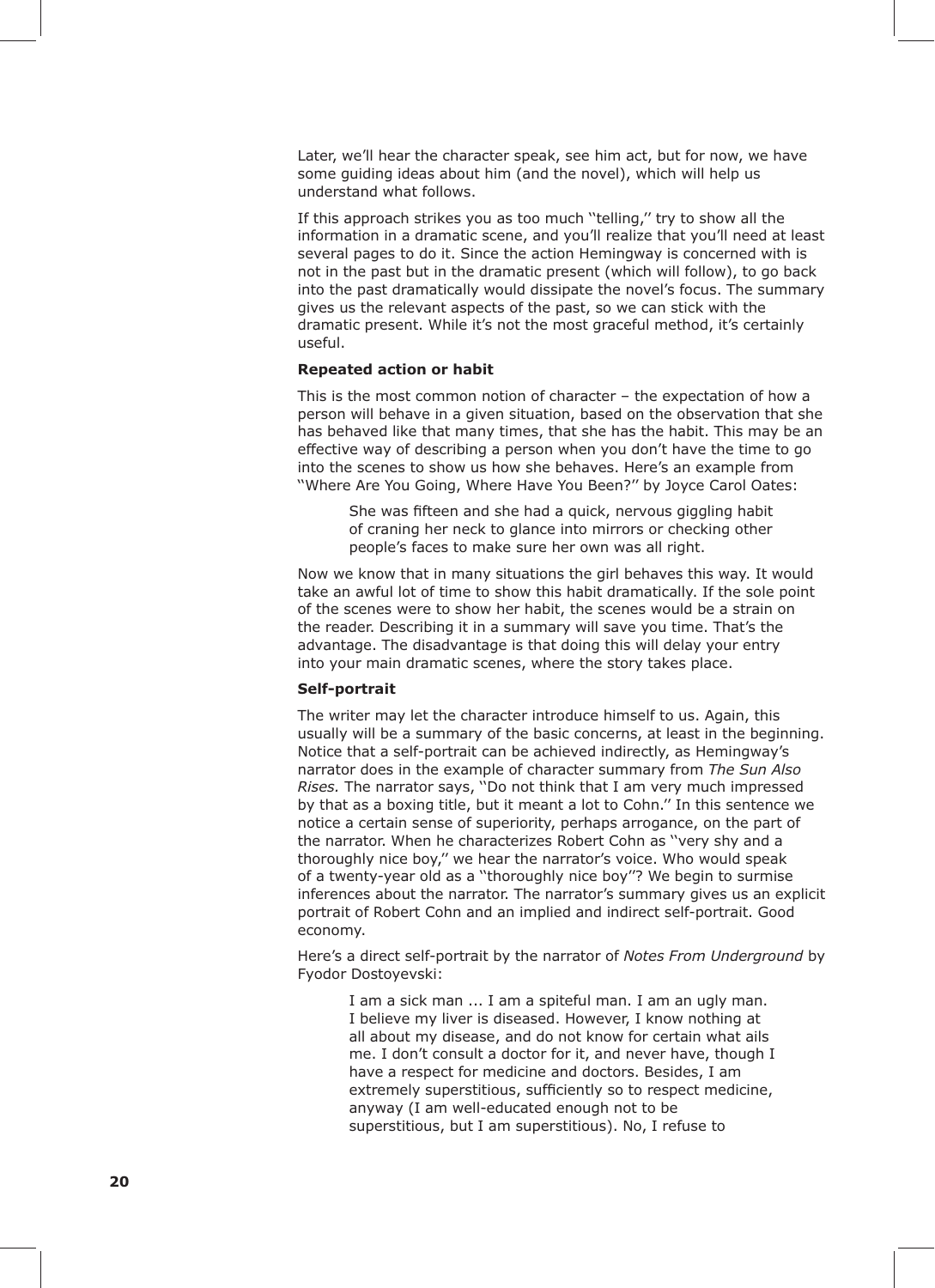consult a doctor from spite ... My liver is bad, well – let it get worse!

Here, the advantage over the third-person summary is that the way sentences are put together, the way of thought, is our picture of the character just as much as the content of the thoughts. The Underground Man thinks in paradoxes, spitefully, in intentional self-contradictions. He certainly prepares us for the humorous and self–destructive acts to follow, so the disadvantages of this method, that it is not dramatic and that it does not create pictures, are not significant.

### Appearance

Image is not everything, but it does account for a lot. Through how person looks, you may try to infer what the person is like – but appearances may be deceptive. Still, to suggest the person's character, you may select and interpret details, to guide the reader's expectations.

George Eliot uses this approach in the following paragraph from Middlemarch:

> Miss Brooke had that kind of beauty which seems to be thrown into relief by poor dress. Her hand and wrist were so finely formed that she could <sup>w</sup>ear sleeves not less bare of style than those in which the blessed Virgin appeared to Italian painters; and her profile as well as her stature and bearing seemed to gain the more dignity from her plain garments, which by the side of provincial fashion gave her the impressiveness of a fine quotation from the Bible – or from one of our elder poets – in <sup>a</sup> paragraph of today's newspaper.

Eliot draws <sup>a</sup> portrait of a Victorian lady who drives the modesty of her dress to such an extreme that we are alerted by it. Immediately after this, Eliot gives us an inkling of how to interpret the appearance. ''She was usually spoken of as being remarkably clever, but with the addition that her sister Celia had more common sense.'' Miss Brooke is so ascetic that she creates problems for herself; she imprisons herself in <sup>a</sup> sterile marriage to <sup>a</sup> priestly scholar. Her appearance points in the direction of the key conflict of the novel.

Eliot's description works like a painting, in which the surface details suggest character and mood. Sometimes the appearance of a character can indeed attain the quality of a good drawing, a cameo, as in the following example from "Patriotism," by the Japanese writer Yukio Mishima:

For the beauty of the bride in her white over-robe no comparisons were adequate. In the eyes, round beneath soft brows, the slender, finely shaped nose, and in the full lips, there was both sensuousness and refinement. One hand, emerging shyly from <sup>a</sup> sleeve of the over-robe, held a fan, and the tips of the fingers, clustering delicately, <sup>w</sup>ere like the bud of a moonflower.

Notice how in the two above examples, the authors draw the hands more successfully than the faces. While hands are often more difficult than faces to render in paintings, in writing it's the reverse, because writing can capture motion and activity better than painting can. Hands can do more than faces can – unless we are mimes, and even with mimes, hands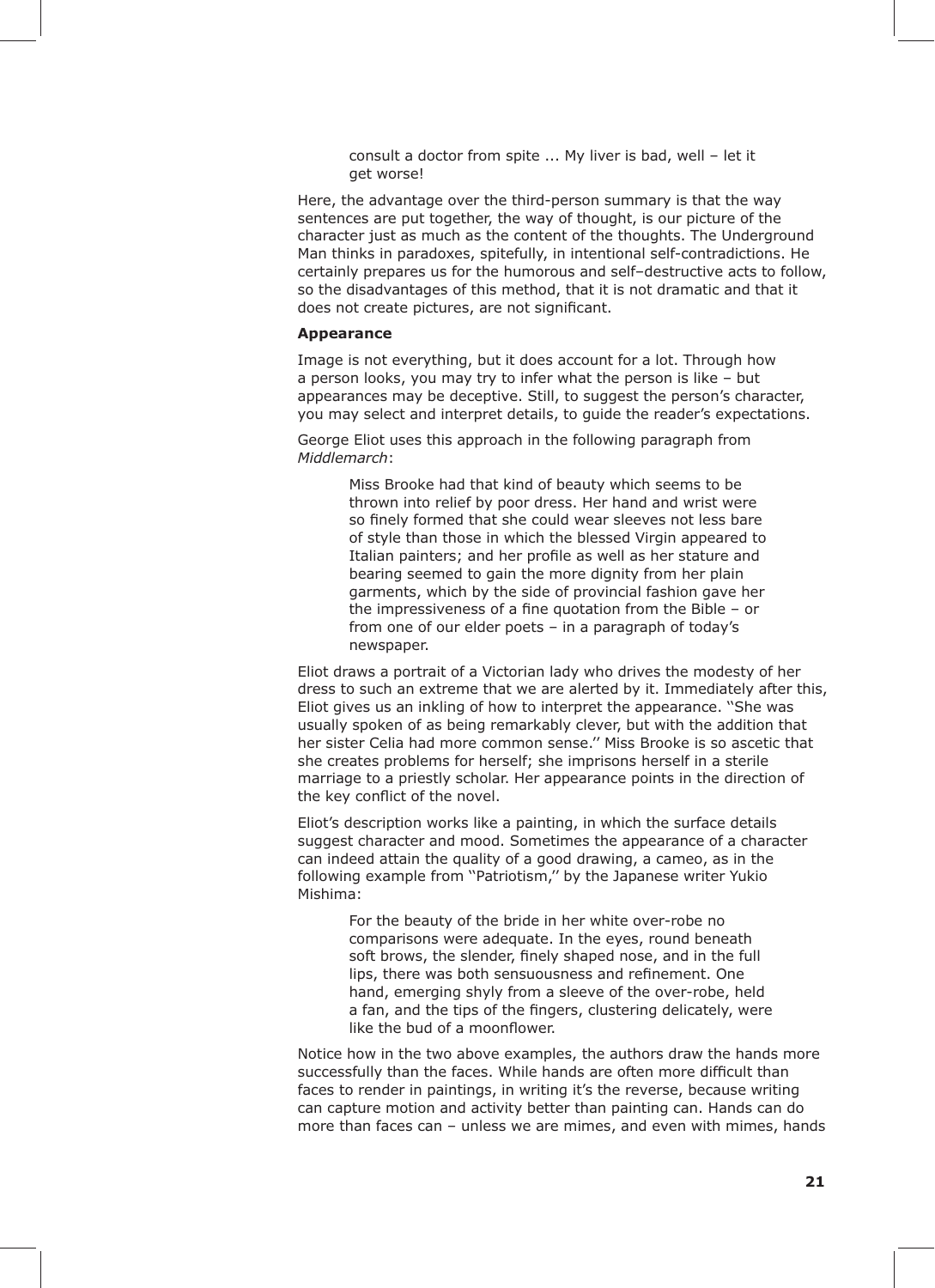are at least as active as faces. In describing faces, it's easy to resort to smiles and frowns, and difficult to strike a fresh image. With hands, you can play with a large array of possibilities.

You can characterize someone even by his feet or his walk, as does Thomas Hardy in The Mayor of Casterbridge:

> His measured, springless walk was the walk of the skilled countryman as distinct from the desultory shamble of the general labourer; while in the turn and plant of each foot there was, further, a dogged and cynical indifference personal to himself.

No matter how you describe a character's appearance, your reader must be able to see it. If you rely on an adjective and give us little besides, you will probably fail to make us visualize anything. In his novel The Citadel, British author A.J. Cronin makes this mistake and gives us an example of what not to do:

Late one October afternoon in the year 1921, a shabby young man gazed with fixed intensity through the window of a third-class compartment in the almost empty train labouring up the Penowell valley from Swansea.

This is the opening line from the novel. It accomplishes <sup>a</sup> lot in terms of This is the opening line from the hovel. It accomplishes a lot in terms of<br>setting, but the adjective shabby adds nothing. Judging from our being in a third-class compartment, we would get the notion of shabbiness anyhow, and shabby does not in any way give us the look of the man. The Citadel is an excellent novel, and it's good to see that not everything needs to be perfect for <sup>a</sup> novel to succeed. If you don't want to describe appearance, perhaps you can get away with it  $-$  but then don't pretend that you are depicting. Scratch out the shabby.

# Scene

In <sup>a</sup> scene you set your character in motion. Especially if she's speaking, you can show us the character in action, without needing to summarize and generalize, although you may supplement the scene with a summary.

Christopher Isherwood in ''Sally Bowls'' draws a character portrait in <sup>a</sup> scene with dialogue:

''Am <sup>I</sup> terribly late, Fritz darling?''

''Only half or an hour, I suppose,'' Fritz drawled beaming with proprietary pleasure. ''May I introduce Mr. Isherwood — Miss Bowls? Mr. Isherwood is commonly known as Chris.''

"I'm not," I said. "Fritz is about the only person who's ever called me Chris in my life.''

Sally laughed. She was dressed in black silk, with a small cape over her shoulders and a little cap like a page-boy's stuck jauntily on one side of her head:

''Do you mind if I use your telephone, sweet?''

''Sure. Go right ahead.'' Fritz caught my eye. ''Come into the other room, Chris.''

''For heaven's sake, don't leave me alone with this man!'' she exclaimed. ''Or he'll seduce me down the telephone. He's most terribly passionate.''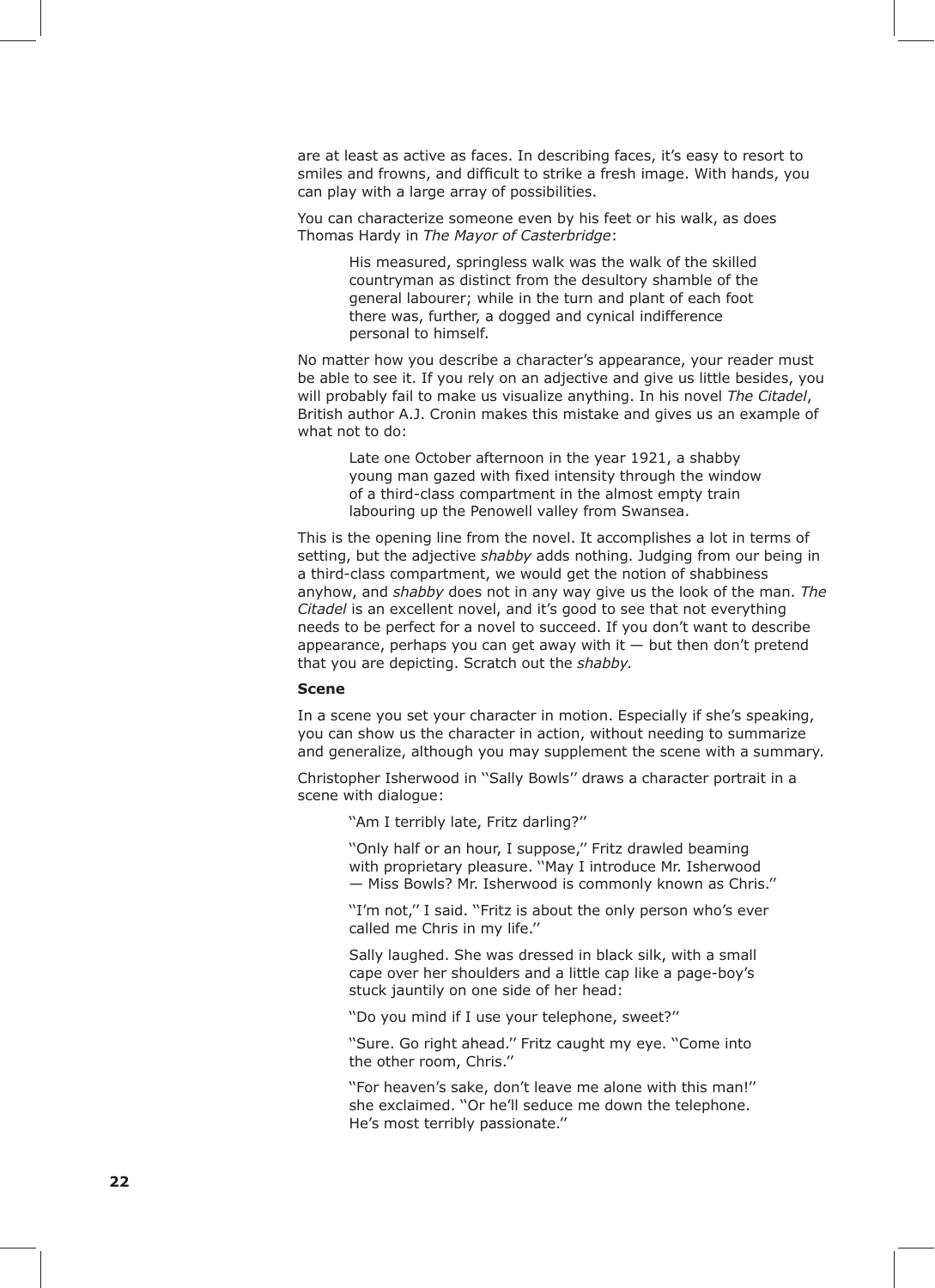As she dialed the number, I noticed that her fingernails were painted emerald green, a colour unfortunately chosen, for it called attention to her hands, which were much stained by cigarette-smoking and as dirty as <sup>a</sup> little girl's.

Here we meet the character through her voice, appearance, action, as though in <sup>a</sup> theater, and certainly, she is theatrical. She says, ''He's most terribly passionate.'' This string of three adjectives is <sup>a</sup> kind of sophisticated excess that achieves <sup>a</sup> theatrical sound, as though we were listening to an ironic actor. Isherwood guides us to interpret the details, to see the little girl behind the sophisticated guise. The hands are as dirty as <sup>a</sup> little girl's. Emerald green for fingernail paint seems gaudy and excessive; in her attempt to appear sophisticated, she fails, but achieves a charm, especially through her flirtatious talk: ''He'll seduce me down the telephone.''

The advantage of introducing a character in <sup>a</sup> scene is that we hear the character's voice and diction, and we see the person. So when the narrator analyzes this character, he does not do it abstractly, but in conjunction with what we have seen and experienced. The scene combines appearance, action and dialogue; it's a highly versatile approach. The drawback is that you can't supply the background easily without stalling a scene.

Sometimes you can introduce a character through action, so we begin to see her without needing much dialogue, as does Bobbie Ann Mason in ''Shiloh'':

Leroy Moffitt's wife, Norma Jean, is working on her pectorals. She lifts three-pound dumbbells to warm up, then progresses to <sup>a</sup> twenty-pound barbell. Standing with her legs apart, she reminds Leroy of Wonder Woman.

"I'd give anything if I could just get these muscles to where they're real hard,'' says Norma Jean. ''Feel this arm. It's not as hard as the other one.''

The advantage of this method is that the reader is immediately with you, visualizing, experiencing a scene. You can show and suggest what you could have told us about – such as that Norma Jean is a fitness nut, a bodybuilder, a self-obsessed person. The scene implies all this information without completely committing such a blatant interpretation, so it's less without completely committing such a blatant interpretation, so it's less<br>judgmental than a summary to this effect would be. (This is most lifelike. We watch how people behave, we never see abstract qualities such as we watch now people behave, we never see abstract qualities such as<br>self-obsession – we merely see the signs, symptoms, which we interpret.) The author leaves the opportunity of judgment to the reader. Whenever you can, show character traits acted out in scenes. If you are interested in directly judging your characters, of course, rely on summaries and interpretations. (Judgment does have its virtues – it's abstract, possibly philosophical.)

The disadvantage to the scenic characterization method is that it's awkward to construct scenes that are outside of the main time frame of the story, unless you do flashbacks and memories. There's <sup>a</sup> limit to how many flashbacks you can handle without destroying the flow of the story. And there's a limit to how many things you can show, anyhow. Thus, although scenes are probably the most attractive method of characterization, you probably need to resort to summaries of relevant character deeds and inclinations outside of the story's time frame.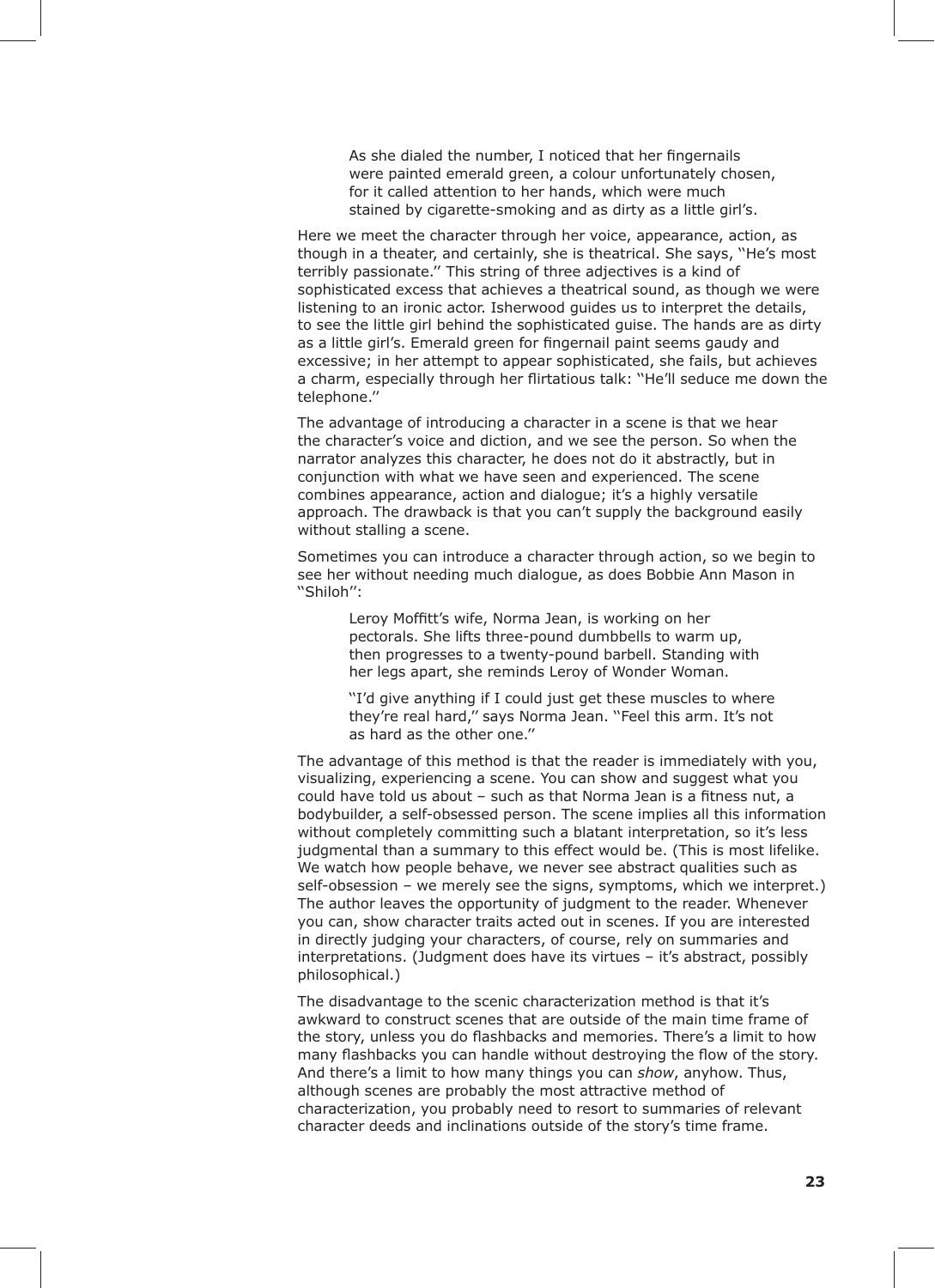### Combining techniques

Most developed character descriptions combine two or more approaches. During the course of a novel, we see a character in the <sup>w</sup>ays the author chooses for us. That, too is lifelike – you hardly ever experience all the aspects of a friend right away. It takes time–different situations, communications, perceptions, and thoughts.

In Flannery O'Connor's ''The Artificial Nigger,'' we see three approaches: habit, summary and appearance.

The alarm on the clock did not work but he was not dependent on any mechanical means to awaken him. Sixty years had not dulled his responses; his physical reactions, like his moral ones, were guided by his will and strong ITHE THIS THOTAI ONES, WELE GUIDED BY THIS WILL AND SCIONG<br>Character, and these could be seen plainly in his features. He had a long tube-like face with a long rounded open jaw and a long depressed nose. His eyes were alert but quiet, and in the miraculous moonlight they had <sup>a</sup> look of composure and of ancient wisdom as if they belonged to one of the great guides of men.

''Strong character'' is an abstract summary. ''A long tube-like face'' is <sup>a</sup> caricature, appearance. ''He was not dependent on any mechanical means to awaken him'' is a habit summary. These traits give us <sup>a</sup> quick synopsis of this man, which lead us into <sup>a</sup> scene, where we observe him in action.

Mr. Head went to the stove and brought the meat to the table in the skillet. "It's no hurry," he said. "You'll get there soon enough and it's no guarantee you'll like it when you do neither.''

Now we hear him talk. Later we'll see him talk and act at greater length, each time getting to now him better. O'Connor's approach is incremental.

Here's <sup>a</sup> portrait of a paranoid schizophrenic, drawn by summary of habits, appearance and psychology. In ''Ward VI,'' Anton Chekhov portrays the character so gently that he undermines our trust in the diagnosis of madness; later in the story we begin to perceive Russian psychiatry as mad, so that the character is quite justified in feeling persecuted.

Ivan Dmitrich Gromov ... is always in <sup>a</sup> state of agitation and excitement, always under the strain of som<sup>e</sup> vague undefined expectation. The slightest rustle in the entry or shout in the yard is enough to make him raise his head and listen: are they coming for him? Is it him they are looking for?

I like his broad pale face with its high cheekbones ... His grimaces are queer and morbid, but the fine lines drawn on his face by deep and genuine suffering denote sensibility Ins face by deep and gendine surfering denote sensibility<br>and culture, and there is a warm lucid gleam in his eyes. I like the man himself, always courteous, obliging, and extremely considerate in his treatment of everyone except Nikita. When anyone drops a button or <sup>a</sup> spoon, he leaps from his bed and picks it up.

I think this is an excellent pattern not only combining summary and scene, but also sympathy. Chekhov treats <sup>a</sup> type, <sup>a</sup> paranoid schizophrenic, with enough sympathy that the type no longer threatens